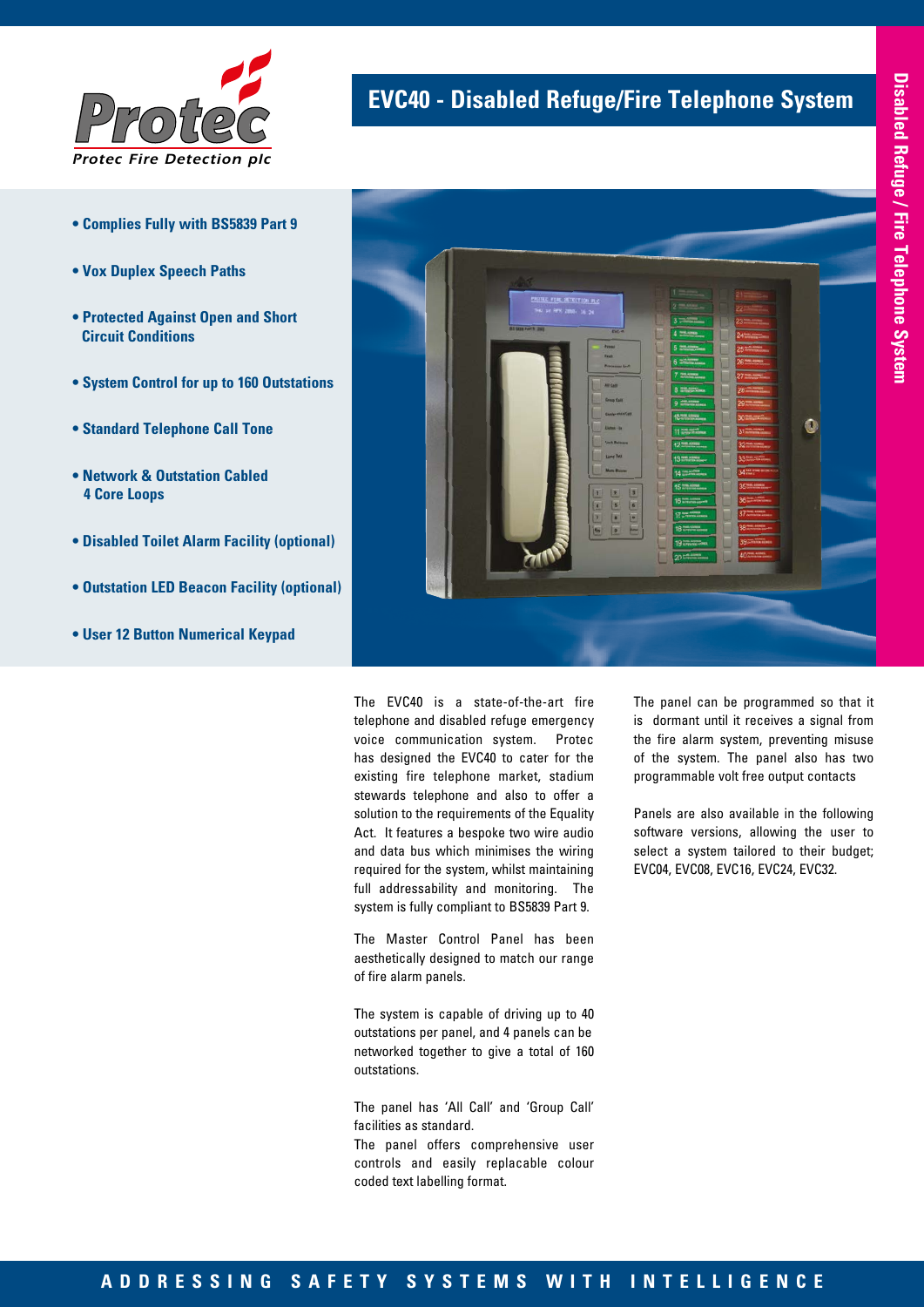### **Optional Equipment & Outstations**

#### **EVC/EXT - EVC Extension**

This module is the EVC Extension, which displays the additional outstations above the 40 that are displayed on the EVC40 Master Control Panel. Each EVC/EXT can support any combination of Type A and/or B variants and can be colour coded for ease of visual recognition. This unit communicates to the EVC40 via the network communications loop. This module is avaliable as a 40 or 80 way extension.



#### **EVC/ALP - Audio Loop Processor**

This module processes additional loops containing the outstations. Each Audio Loop Processor (EVC/ALP) can handle upto 40 outstations consisting of Type A and/or Type B variants.

This unit communicates to the EVC40 and other EVC/ALP via the network communications loop.



#### **Extended Standby Power Supply**

The Protec EVC40 is equipped with an integral power supply unit and 24h standby battery.

For extended standby duration in the event of mains failure, Protec offer the Protec 9000 range of remote power supply units with battery standby to comply with the appropriate legislative requirements.



#### **Fire Telephone Outstation - Type A Model References**

**EVC/FTSL** - Surface Mount Fire Telephone Outstation - for surface mounting onto a wall with lockable door.

**EVC/FTFL** - Flush Mount Fire Telephone Outstation - for semi-flush mounting into a wall with lockable door.

**EVC/FTSNL** - Surface Mount Fire Telephone Outstation - for surface mounting onto a wall with magnetic catch, non-lockable.

**EVC/FTFNL** - Flush Mount Fire Telephone Outstation - for semi-flush mounting onto a wall with magnetic catch, non-lockable.

#### **Dimensions and Finishes**

Flush - 221(W) x 301(H) x 96.5(D)mm Surface - 180(W) x 260(H) x 95(D)mm Finish: Signal Red - RAL3001



**Disabled Refuge Outstation - Type B Model References**

**EVC/DRF/G** - Flush Green hands-free Disabled Refuge Outstation - c/w built in speaker, microphone and call button.

**EVC/DRS/G** - Surface Green Hands-Free Disabled Refuge Outstation - c/w built in speaker, microphone and call button.

**EVC/BB/G** - Green Outstation Back-Box - Back box for hands-free type disabled refuge outstation.

#### **Dimensions and Finishes**

Flush - 150(W) x 220(H) x 1.5(D)mm, Surface - 130(W) x 200(H) x 1.5(D)mm Backbox - 130(W) x 200(H) x 55(D)mm Finish: Signal Green - RAL6032



**IP65 Disabled Refuge Outstation - Type B**

**IP65 Disabled Refuge Outstation** - This is our standard disabled outstation housed in an IP65 enclosure with lever lock.

#### **Dimensions**

Surface - 200(W) x 300(H) x 120(D)mm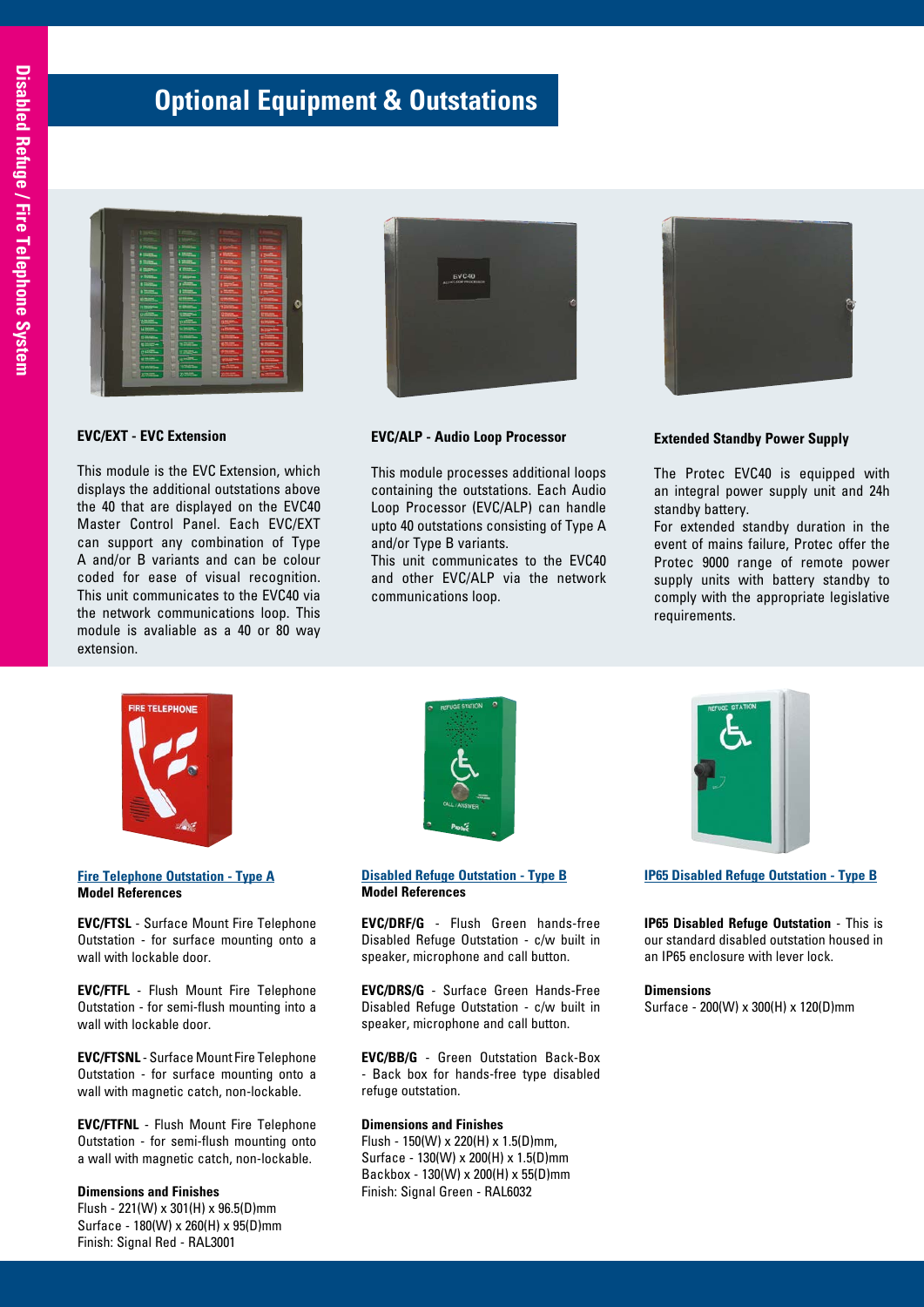# **Typical System**



**NOTE:** Please see seperate datasheet for information on the Disabled Toilet Alarm